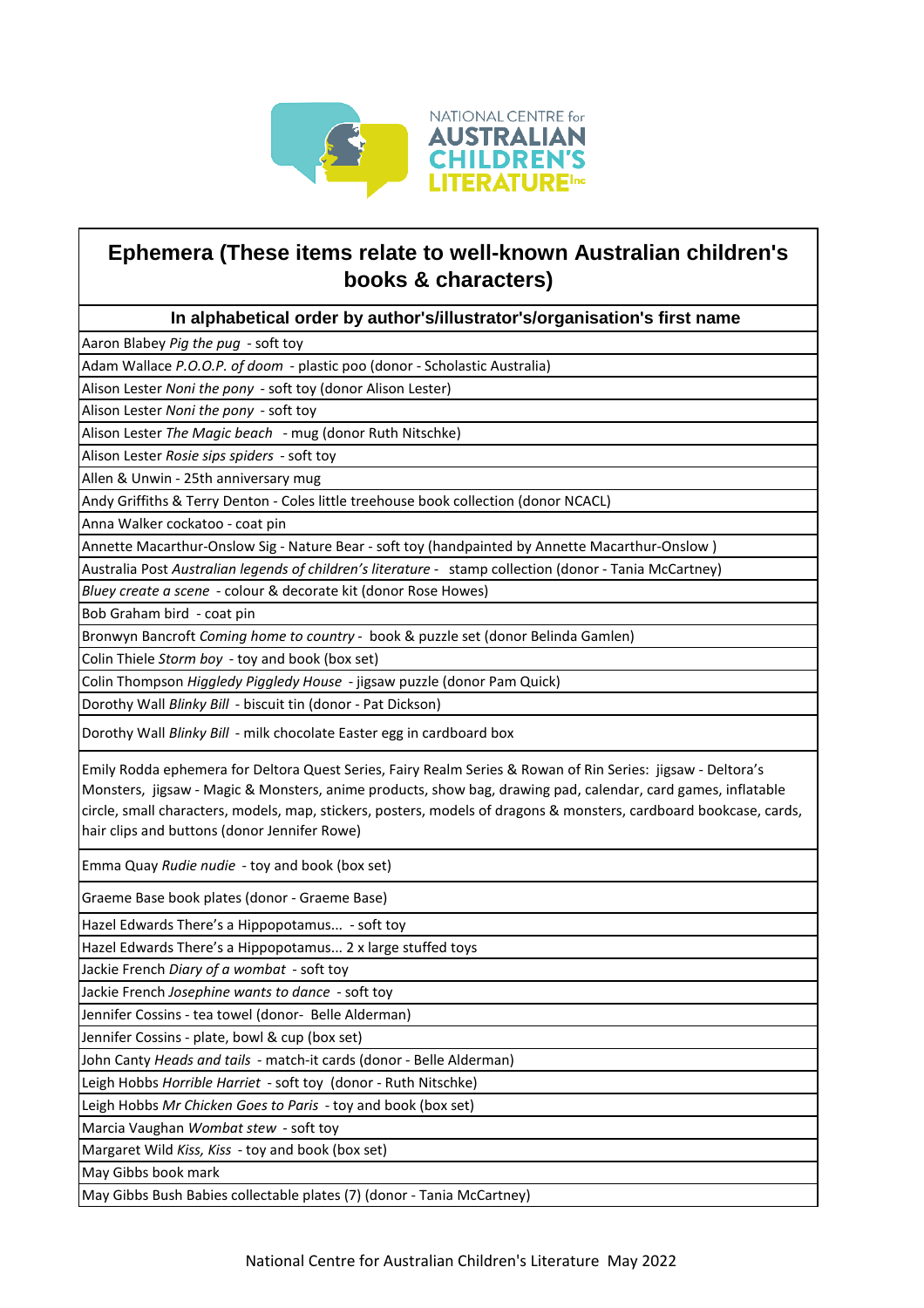May Gibbs collector cards – boxed set (donor - Chris Cheng)

May Gibbs collector cards folder & cards (donor - Jane Brummitt)

May Gibbs cosmetic bag - Blossom (donor - Pat Dickson)

May Gibbs Cuddlepie - soft toy in box (donor - Jane Brummitt)

May Gibbs Cuddlepie - stuffed toy – unboxed (donor - Tania McCartney)

May Gibbs cup & saucer set - Wattle (donor - Pat Dickson)

May Gibbs gardening gloves (donor Pat Dickson)

May Gibbs Gumnut Babies - 2018 calendar (donor - Tania McCartney)

May Gibbs Gumnut Babies - bookplates (donor - Tania McCartney)

May Gibbs Gumnut Babies - pewter letter opener (donor – Dymphna Antic)

May Gibbs Gumnut babies 750 piece jigsaw - Little Ragged Blossum and other wild flower babies (donor - Jane Brummitt)

May Gibbs Gumnut babies 750 piece jigsaw - The flower babies' ball (donor - Jane Brummitt)

May Gibbs Gumnut babies 750 piece jigsaw -The picture gallery (donor - Jane Brummitt)

May Gibbs Gumnut babies butter shortbread label (donor - Jane Brummitt)

May Gibbs Gumnut babies plate (donor – Sandy Schultheis)

May Gibbs jelly beans tin (donor - Jane Brummitt)

May Gibbs Mini magnets, Snugglepot and Cuddlepie, in clear case (donor – Julie Long)

May Gibbs mug & coaster set - Boronia (donor - Pat Dickson)

May Gibbs Nutcote apron (donor - Jane Brummitt)

May Gibbs Nutcote shopping bag (donor - Jane Brummitt)

May Gibbs oven mitts - Blossom (donor - Pat Dickson)

May Gibbs quilt (authentic copyright pattern) (donor - Trish Milne)

May Gibbs side plate - Butterfly (donor - Pat Dickson)

May Gibbs Snugglepot - soft toy in box (donor - Jane Brummitt)

May Gibbs Snugglepot and Cuddlepie ½ oz silver proof coin (donor – Rose Howes)

May Gibbs Snugglepot - stuffed toy – unboxed

May Gibbs Snugglepot - stuffed toy – unboxed (donor - Tania McCartney)

May Gibbs tea towel (donor - Tania McCartney - signed)

May Gibbs tea towel set - Gumnut (donor - Pat Dickson)

May Gibbs Treasured Australian stories – 2 coins relating to *Snugglepot and Cuddlepie* and the *Magic Pudding*  (donor – Rose Howes)

Mem Fox *Possum magic* - soft toy

Mem Fox *Where is the green sheep?* - board book and picture puzzle blocks (box set)

Nette Hilton *Small Bilby and the midnight star* - clock

Nick Bland *The Very hungry bear* - puppet and board book (box set)

Nick Bland *The Very hungry bea* r - toy and book (box set)

Nick Falk *Samurai v Ninja* - cup

Paul Jennings *Wicked* - cap

Peg Maltby *Australian bush fairies* - jigsaw puzzle (4 small)

Pixie O'Harris *Wind in the willows* - 1 tall glass (Pixie O'Harris etched art)

Pixie O'Harris *Wind in the willows* - set of 2 glass coffee cups (Pixie O'Harris etched art)

Pixie O'Harris *Wind in the willows* - set of 2 glasses (Pixie O'Harris etched art)

Pixie O'Harris *Wind in the willows* - set of 4 glass coasters (Pixie O'Harris etched art)

Royal Australian Mint Treasured Australian Stories (Gibbs & Lindsay) - 2 coin set (donor - Belle Alderman)

Shirley Barber Fairies card game (donor - NCACL)

Tamsin Ainslie *Barney Gumnut and friends* - mug (donor - Pat Dickson)

Tania McCartney May Gibbs *Mamie* - soft toy bear (handpainted, decorated & donated by Tania McCartney)

Tony Flowers *What the raven saw* - large paper raven and stand (donor - Tony Flowers)

Tony Flowers *What the raven saw* - small paper raven and stand (donor - Tony Flowers)